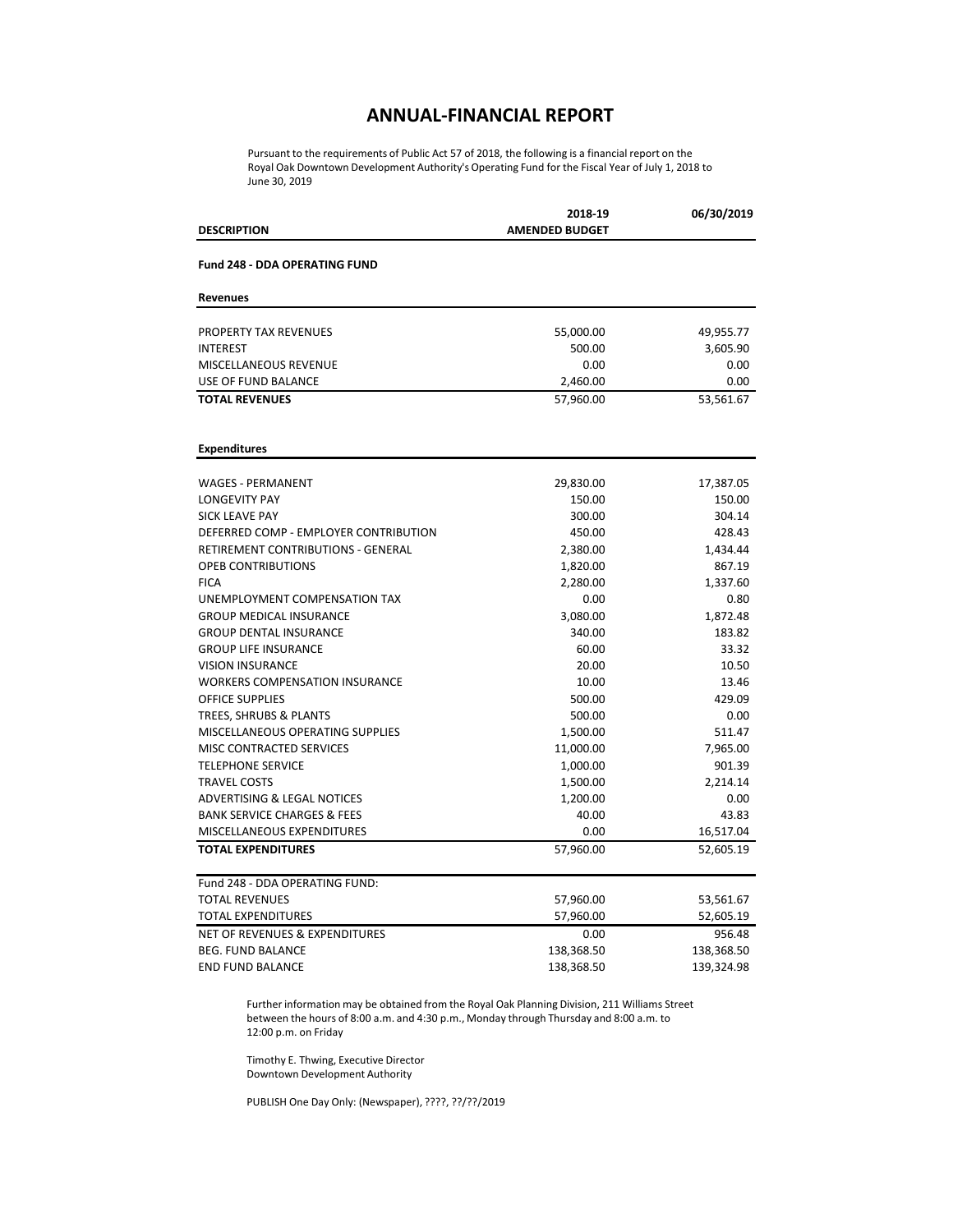## **ANNUAL-FINANCIAL REPORT**

Pursuant to the requirements of Public Act 57 of 2018, the following is a financial report on the Royal Oak Downtown Development Authority's Development Fund for the Fiscal Year of July 1, 2018 to June 30, 2019.

|                                             | 2018-19               | 06/30/2019   |  |
|---------------------------------------------|-----------------------|--------------|--|
| <b>DESCRIPTION</b>                          | <b>AMENDED BUDGET</b> |              |  |
| Fund 247 - DDA DEVELOPMENT FUND             |                       |              |  |
| <b>Revenues</b>                             |                       |              |  |
| <b>PROPERTY TAX REVENUES</b>                | 3,450,000.00          | 3,894,333.31 |  |
| PERSONAL PROPERTY TAX LOSS REIMBURSEMENT    | 0.00                  | 0.00         |  |
| <b>CONTRIBUTIONS - PROMOTIONS COMMITTEE</b> | 0.00                  | 0.00         |  |
| <b>CONTRIBUTIONS - BUSINESS DEVLPMNT</b>    | 0.00                  | 0.00         |  |
| <b>INTEREST</b>                             | 20,000.00             | 147,802.89   |  |
| MISCELLANEOUS REVENUE                       | 0.00                  | 8,040.00     |  |
| <b>TRANSFER FROM AB&amp;E</b>               | 100,000.00            | 100,000.00   |  |
| <b>TOTAL REVENUES</b>                       | 3,570,000.00          | 4,150,176.20 |  |
| <b>Expenditures</b>                         |                       |              |  |
|                                             |                       |              |  |
| <b>WAGES - PERMANENT</b>                    | 62,540.00             | 106,904.13   |  |
| <b>WAGES - TEMPORARY</b>                    | 0.00                  | 216.00       |  |
| <b>WAGES - OVERTIME</b>                     | 15,000.00             | 35,511.11    |  |
| <b>LONGEVITY PAY</b>                        | 400.00                | 399.99       |  |
| <b>SICK LEAVE PAY</b>                       | 1,000.00              | 1,075.85     |  |
| DEFERRED COMP - EMPLOYER CONTRIBUTION       | 490.00                | 1,284.13     |  |
| RETIREMENT CONTRIBUTIONS - GENERAL          | 3,320.00              | 3,046.21     |  |
| <b>OPEB CONTRIBUTIONS</b>                   | 2,520.00              | 1,983.63     |  |
| DEFINED CONTRIBUTION                        | 2,850.00              | 6,392.24     |  |
| <b>RETIREE HSA</b>                          | 950.00                | 2,130.73     |  |
| <b>MEAL ALLOWANCE</b>                       | 500.00                | 445.50       |  |
| <b>FICA</b>                                 | 5,850.00              | 10,387.43    |  |
| UNEMPLOYMENT COMPENSATION TAX               | 10.00                 | 26.19        |  |
| <b>GROUP MEDICAL INSURANCE</b>              | 11,100.00             | 22,540.44    |  |
| <b>GROUP DENTAL INSURANCE</b>               | 1,140.00              | 1,762.88     |  |
| <b>GROUP LIFE INSURANCE</b>                 | 230.00                | 353.44       |  |
| <b>VISION INSURANCE</b>                     | 60.00                 | 175.95       |  |
| <b>WORKERS COMPENSATION INSURANCE</b>       | 2,170.00              | 1,224.47     |  |
| MISCELLANEOUS OPERATING SUPPLIES            | 500.00                | 0.00         |  |
| <b>CONTRACTED WORKER SERVICES</b>           | 80,000.00             | 9,240.00     |  |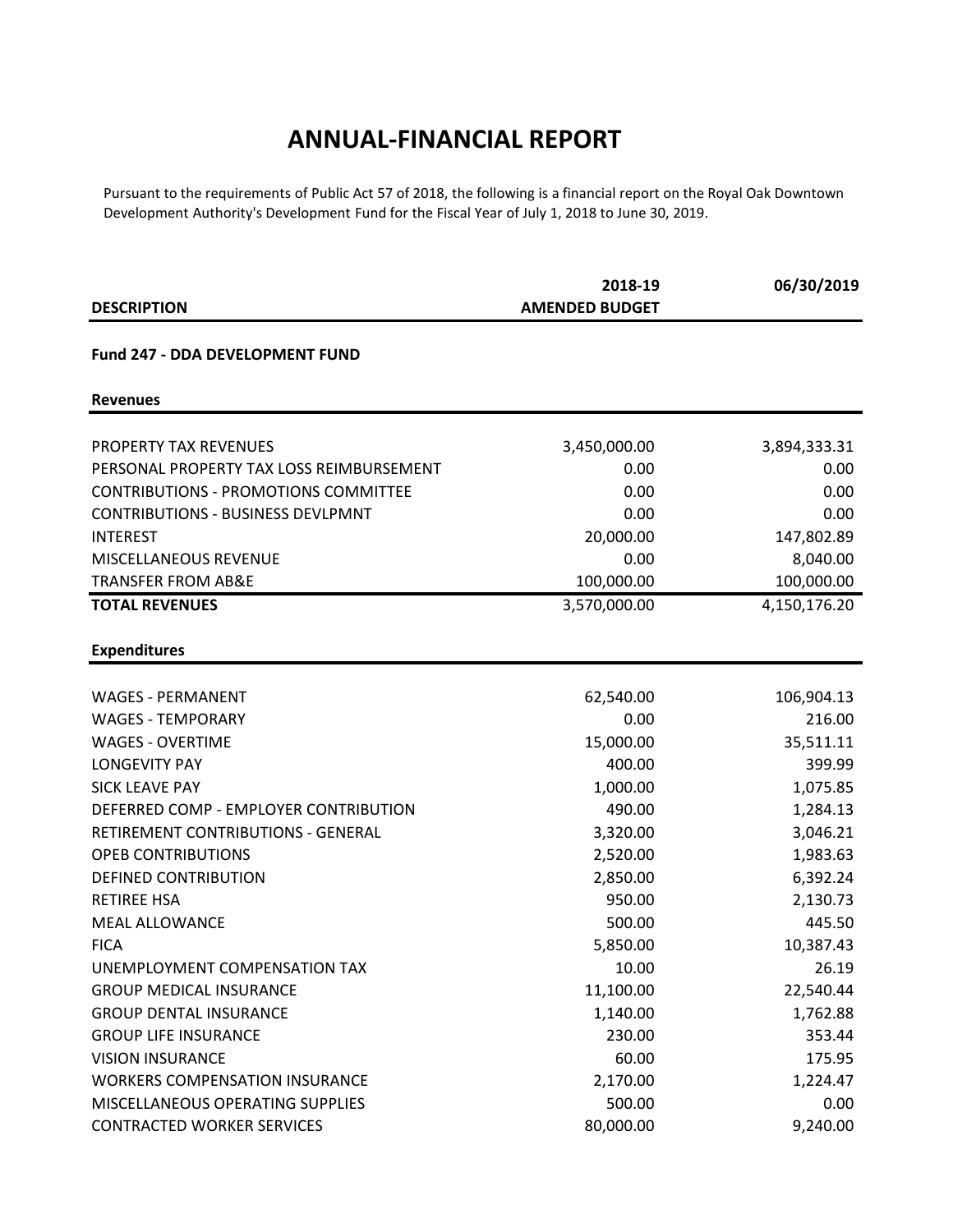| CONTRACTED LEGAL/ADVISORY COUNSEL                 | 15,000.00    | 7,552.00     |
|---------------------------------------------------|--------------|--------------|
| <b>AUDIT SERVICES</b>                             | 1,350.00     | 2,038.35     |
| <b>PROPERTY &amp; CASUALTY INSURANCE SERVICES</b> | 6,690.00     | 14,156.40    |
| MISC CONTRACTED SERVICES                          | 1,004,000.00 | 564,575.93   |
| <b>ELECTRIC</b>                                   | 15,000.00    | 29,323.67    |
| MAIN ST COMMITTEE - ORGANIZATION                  | 1,000.00     | 0.00         |
| MAIN ST COMMITTEE - DESIGN                        | 100,000.00   | 29,147.11    |
| MAIN ST COMMITTEE - PROMOTION                     | 255,000.00   | 401,014.73   |
| <b>DUES &amp; MEMBERSHIPS</b>                     | 1,000.00     | 1,340.00     |
| <b>ADVERTISING &amp; LEGAL NOTICES</b>            | 2,500.00     | 0.00         |
| <b>TRANSFER TO GENERAL FUND</b>                   | 737,000.00   | 737,000.00   |
| <b>TRANSFER TO PUBLIC SAFETY</b>                  | 540,000.00   | 540,000.00   |
| <b>TRANSFER TO AUTO PARKING</b>                   | 580,790.00   | 580,787.50   |
| <b>BANK SERVICE CHARGES &amp; FEES</b>            | 400.00       | 1,809.19     |
| MISCELLANEOUS EXPENDITURES                        | 5,000.00     | 12,132.43    |
| <b>INCREASE IN FUND BALANCE</b>                   | 114,580.00   | 0.00         |
| <b>Total Dept 729 - DDA/TIFA</b>                  | 3,569,940.00 | 3,125,977.63 |
| <b>Dept 901 - CAPITAL PROJECTS</b>                |              |              |
| <b>WAGES - PERMANENT</b>                          | 50.00        | 0.00         |
| <b>GROUP MEDICAL INSURANCE</b>                    | 10.00        | 0.00         |
| <b>Total Dept 901 - CAPITAL PROJECTS</b>          | 60.00        | 0.00         |
| <b>TOTAL EXPENDITURES</b>                         | 3,570,000.00 | 3,125,977.63 |
| Fund 247 - DDA DEVELOPMENT FUND:                  |              |              |
| <b>TOTAL REVENUES</b>                             | 3,570,000.00 | 4,150,176.20 |
| <b>TOTAL EXPENDITURES</b>                         | 3,570,000.00 | 3,125,977.63 |
| <b>NET OF REVENUES &amp; EXPENDITURES</b>         | 0.00         | 1,024,198.57 |
| <b>BEG. FUND BALANCE</b>                          | 5,303,533.41 | 5,303,533.41 |
| <b>END FUND BALANCE</b>                           | 5,303,533.41 | 6,327,731.98 |

Further information may be obtained from the Royal Oak Planning Division, 211 Williams Street between the hours of 8:00 a.m. and 4:30 p.m., Monday through Thursday and 8:00 a.m. to 12:00 p.m. on Friday Timothy E. Thwing, Executive Director Downtown Development Authority

PUBLISH One Day Only: (Newspaper), ????, ??/??/2019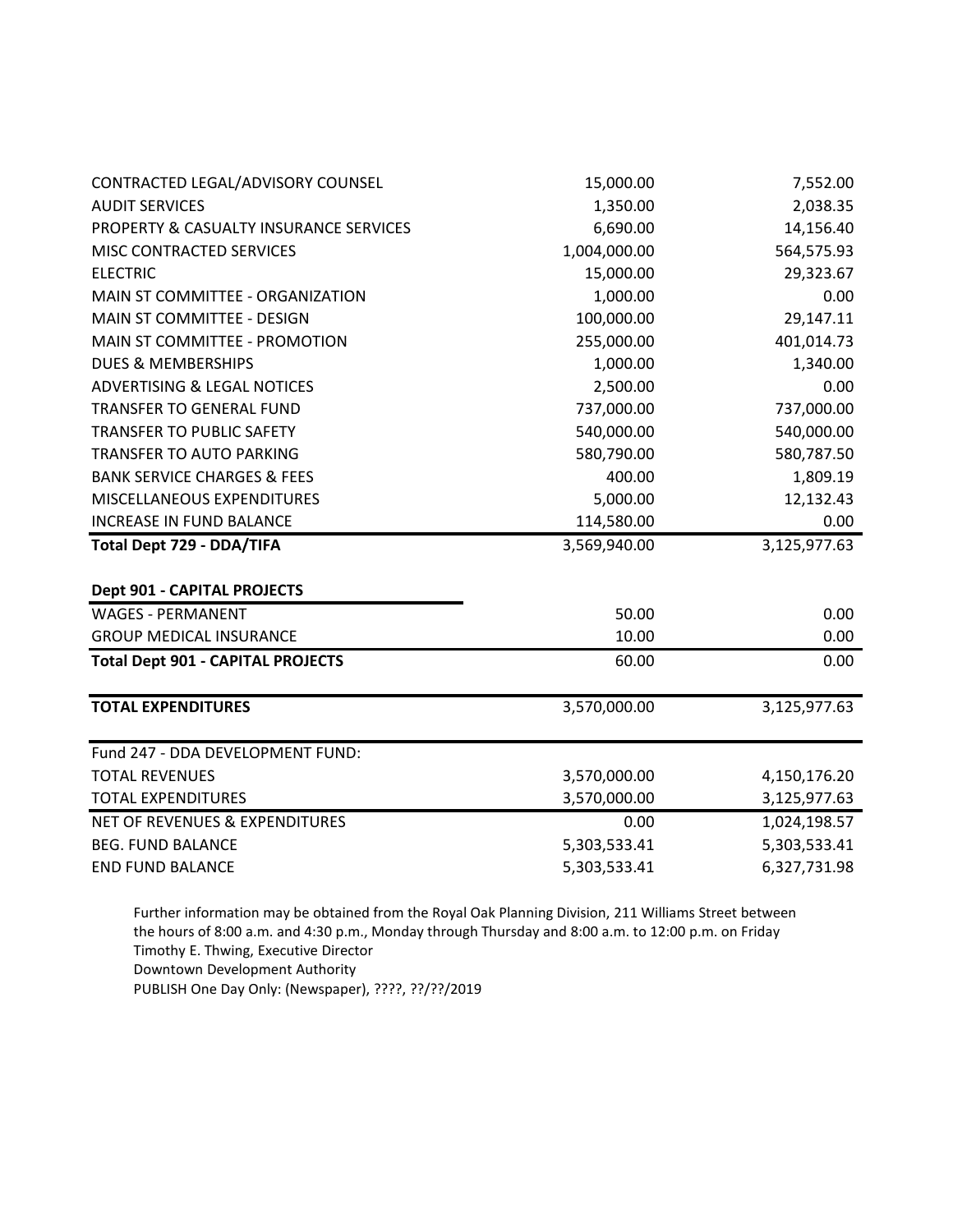| Treas-<br>StateSharePropTaxes@michigan.gov                                                                                        | <b>City of Royal Oak</b>                                                                                                           | TIF Plan #         | For Fiscal Years<br>ending in |
|-----------------------------------------------------------------------------------------------------------------------------------|------------------------------------------------------------------------------------------------------------------------------------|--------------------|-------------------------------|
| Issued pursuant to 2018 PA 57, MCL 125.4911<br>Filing is required within 180 days of end of<br>Authority's fiscal year 2018-2019. | <b>DDA</b>                                                                                                                         | BLW6               | 2019                          |
|                                                                                                                                   | Year AUTHORITY (not TIF plan) was created:                                                                                         | 1976               |                               |
|                                                                                                                                   | Year TIF plan was created or last amended to<br>extend its duration:                                                               | 1980               |                               |
|                                                                                                                                   | Current TIF plan scheduled expiration date:                                                                                        | No Expiration Date |                               |
|                                                                                                                                   | Did TIF plan expire in FY19?                                                                                                       | <b>No</b>          |                               |
|                                                                                                                                   | Year of first tax increment revenue capture:                                                                                       | 1981               |                               |
|                                                                                                                                   | Does the authority capture taxes from local or<br>intermediate school districts, or capture the state<br>education tax? Yes or no? | <b>No</b>          |                               |
|                                                                                                                                   | If yes, authorization for capturing school tax:                                                                                    | Choose from list   |                               |
|                                                                                                                                   | Year school tax capture is scheduled to expire:                                                                                    |                    |                               |

# **Annual Report on Status of Tax Increment Financing Plan**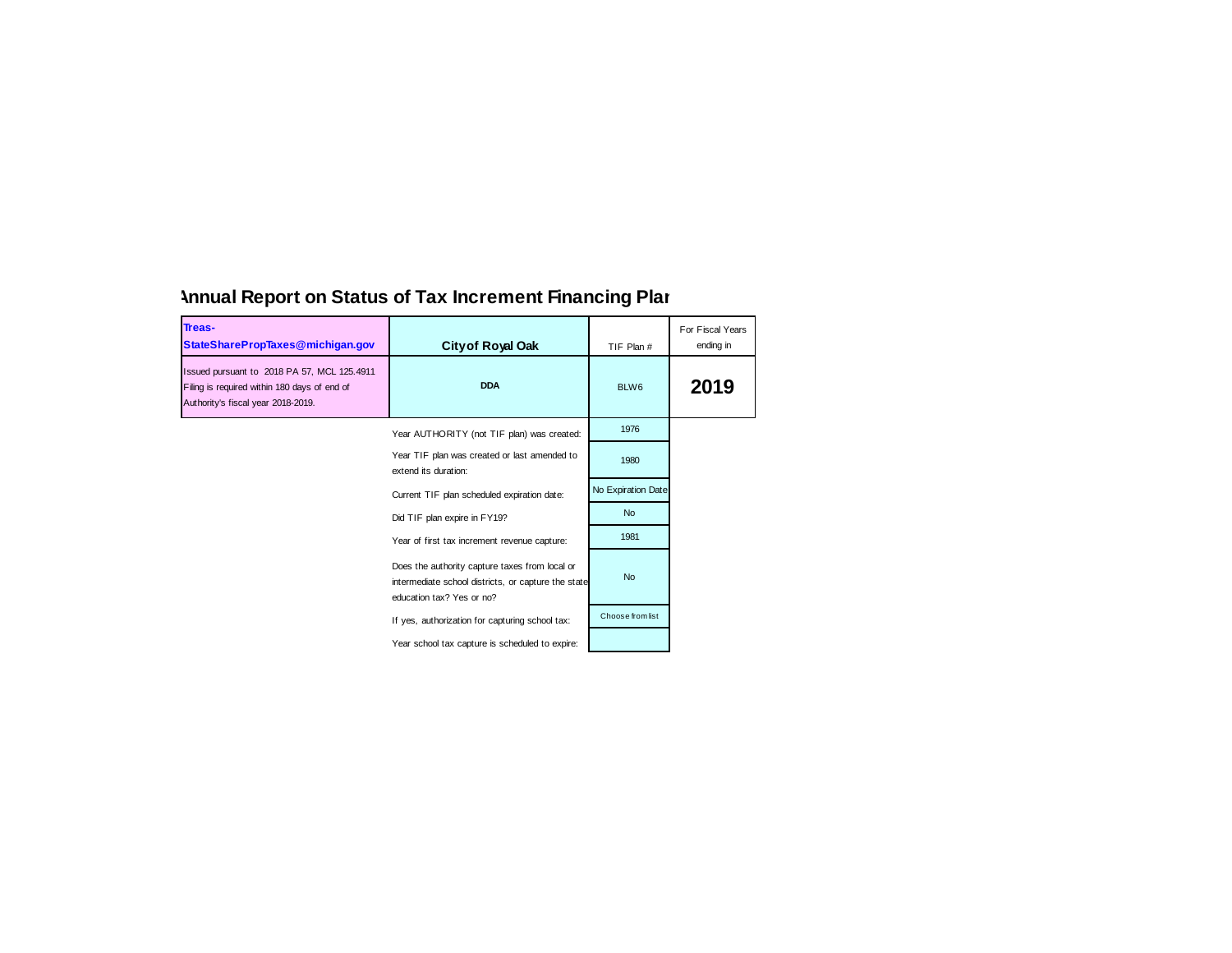| Tax Increment Revenue                                  | \$ | 3,894,333   |
|--------------------------------------------------------|----|-------------|
| Property taxes - from DDA levy                         | \$ |             |
| Interest                                               | \$ | 147,803     |
| State reimbursement for PPT loss (Forms 5176 and 4650) | \$ |             |
| Other income (grants, fees, donations, etc.)           | \$ | 108,040     |
| Total                                                  | S  | 4, 150, 176 |

#### **Tax Increment Revenues Received**

**Revenue:**

| <b>From counties</b>                                       | \$ | 790,864   |
|------------------------------------------------------------|----|-----------|
| From municipalities (city, twp, village)                   | \$ | 2,746,776 |
| From libraries (if levied separately)                      | \$ | 133,822   |
| From community colleges                                    | \$ | 222,871   |
| From regional authorities (type name in next cell)         | \$ |           |
| From regional authorities (type name in next cell)         | \$ |           |
| From regional authorities (type name in next cell)         | \$ |           |
| From local school districts-operating                      | \$ |           |
| From local school districts-debt                           | \$ |           |
| From intermediate school districts                         | \$ |           |
| From State Education Tax (SET)                             | \$ |           |
| From state share of IFT and other specific taxes (schoo \$ |    |           |
| <b>Total</b>                                               | S  | 3.894.333 |

| <b>Expenditures</b>                                | Wages & Benefits                           | \$ | 195,860 |
|----------------------------------------------------|--------------------------------------------|----|---------|
|                                                    | <b>Contracted Work Services</b>            | \$ | 9,240   |
|                                                    | <b>Contracted Legal Services</b>           | \$ | 7,552   |
|                                                    | <b>Audit Services</b>                      | \$ | 2,038   |
|                                                    | Property & Casualty Insurance              | \$ | 14, 156 |
|                                                    | <b>Misc Contract Services</b>              | \$ | 564,576 |
|                                                    | Electric                                   | \$ | 29,324  |
|                                                    | Façade & Streetscape Reimbursement Program | \$ | 29,147  |
|                                                    | Promotions & Marketing                     | \$ | 401,015 |
|                                                    | Dues & Memberships                         | \$ | 1,340   |
|                                                    | Miscellaneous Expenditures                 | \$ | 13,942  |
| Transfers to other municipal fund (list fund name) | Public Safety                              | \$ | 540,000 |
| Transfers to other municipal fund (list fund name) | Auto Parking                               | \$ | 580,788 |
|                                                    | <b>Transfers to General Fund</b>           | \$ | 737,000 |
|                                                    |                                            |    |         |

#### **Expenditures**

Total 3,125,978 \$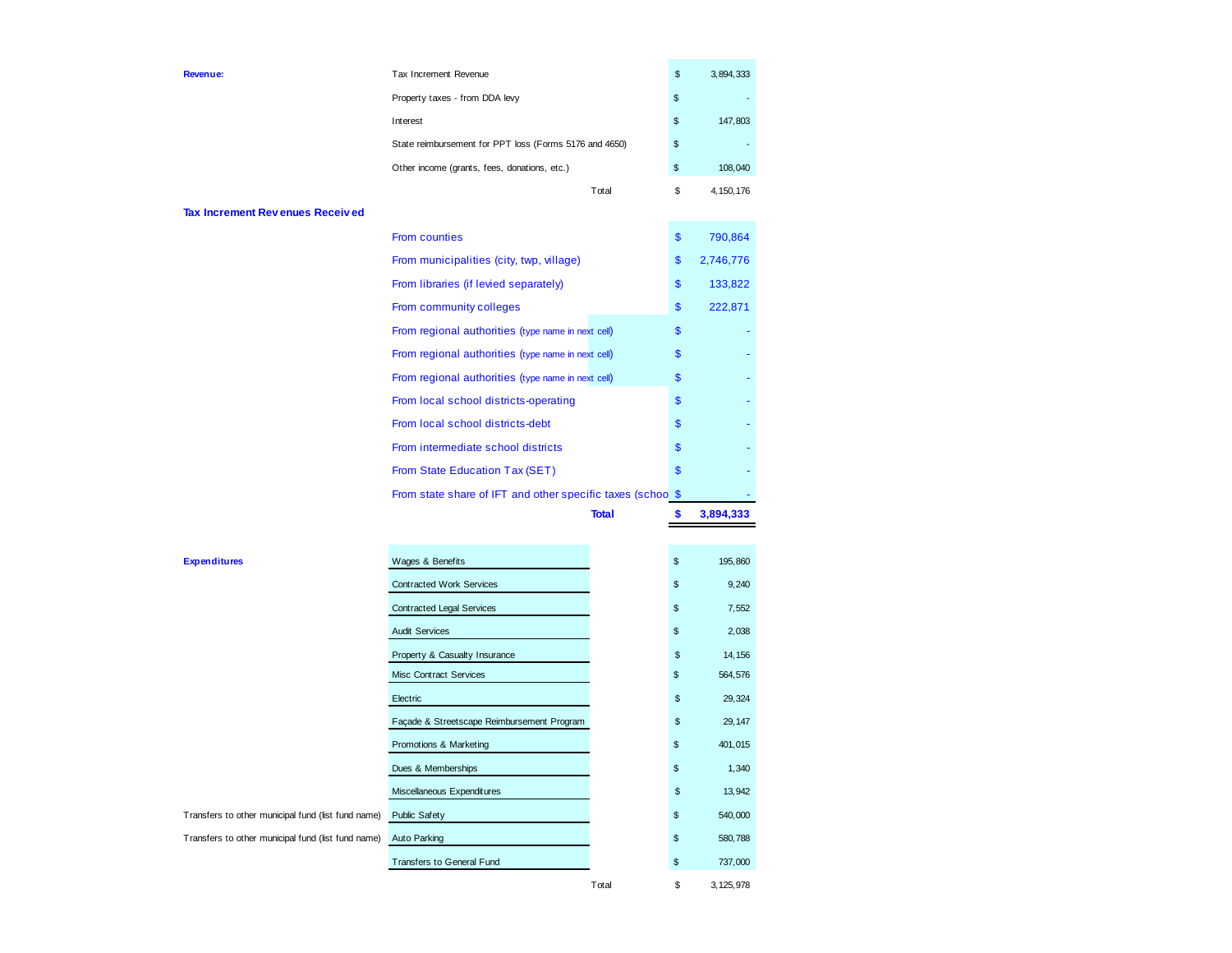| Outstanding non-bonded Indebtedness    | Principal |              | \$<br>-                        |
|----------------------------------------|-----------|--------------|--------------------------------|
|                                        | Interest  |              | \$<br>-                        |
| <b>Outstanding bonded Indebtedness</b> | Principal |              | \$<br><b>.</b>                 |
|                                        | Interest  |              | \$                             |
|                                        |           | <b>Total</b> | \$<br>$\overline{\phantom{a}}$ |
|                                        |           |              |                                |

 $\sqrt{2}$ 

**Bond Reserve Fund Balance**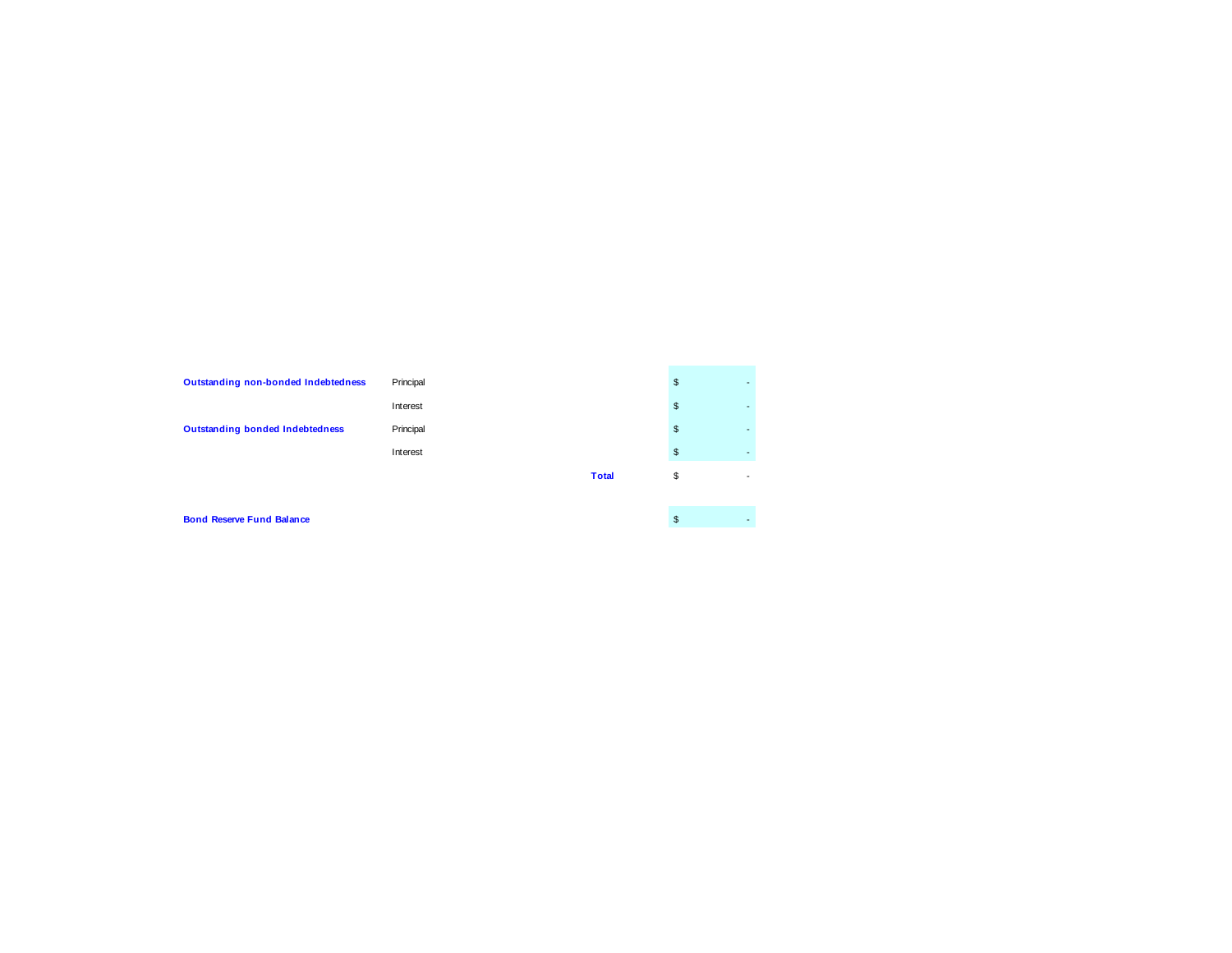| <b>CAPTURED VALUES</b>                                        |                              | Overall Tax rates captured by TIF plan |                       |            |                                  |
|---------------------------------------------------------------|------------------------------|----------------------------------------|-----------------------|------------|----------------------------------|
| PROPERTY CATEGORY                                             | <b>Current Taxable Value</b> | Initial (base year) Assessed Value     | <b>Captured Value</b> |            | <b>TIF Revenue</b>               |
| Ad valorem PRE Real                                           | \$<br>45,484,650 \$          | 1,559,592 \$                           | 43, 925, 058          | 27.2564000 | \$1,197,238.95                   |
| Ad valorem non-PRE Real                                       | 102,792,730 \$<br>\$         | 14,616,758 \$                          | 88, 175, 972          | 27.2564000 | \$2,403,359.56                   |
| Ad valorem industrial personal                                | $\mathfrak{s}$               | $-$ \$                                 | $-$ \$                | 27.2564000 | \$0.00                           |
| Ad valorem commercial personal                                | 12, 179, 180 \$<br>\$        | 4,347,270 \$                           | 7,831,910             | 27.2564000 | \$213,469.67                     |
| Ad valorem utility personal                                   | \$                           | $-$ \$                                 | $-$ \$                | 0.0000000  | \$0.00                           |
| Ad valorem other personal                                     | $\mathfrak{L}$               | $-$ \$                                 | $-$ \$                | 0.0000000  | \$0.00                           |
| IFT New Facility real property, 0% SET exemption              | $\mathfrak s$                | $-$ \$                                 | $-$ \$                | 0.0000000  | \$0.00                           |
| IFT New Facility real property, 50% SET exemption             | \$                           | $-$ \$                                 | $-$ \$                | 0.0000000  | \$0.00                           |
| IFT New Facility real property, 100% SET exemption            | \$                           | - \$                                   | - \$                  | 0.0000000  | \$0.00                           |
| IFT New Facility personal property on industrial class lar \$ |                              | $-$ \$                                 | $-$ \$                | 0.0000000  | \$0.00                           |
| IFT New Facility personal property on commercial class \$     |                              | $-$ \$                                 | $-$ \$                | 0.0000000  | \$0.00                           |
| IFT New Facility personal property, all other                 | \$                           | $-$ \$                                 | $-$ \$                | 0.0000000  | \$0.00                           |
| Commercial Facility Tax New Facility                          | \$                           | $-$ \$                                 | $-$ \$                | 0.0000000  | \$0.00                           |
| IFT Replacement Facility (frozen values)                      | \$                           | $-$ \$                                 | $-$ \$                | 0.0000000  | \$0.00                           |
| Commercial Facility Tax Restored Facility (frozen values \$   |                              | $-$ \$                                 | $-$ \$                | 0.0000000  | \$0.00                           |
| Commercial Rehabilitation Act                                 | \$                           | $-$ \$                                 | $-$ \$                | 0.0000000  | \$0.00                           |
| Neighborhood Enterprise Zone Act                              | \$                           | $-$ \$                                 | $-$ \$                | 0.0000000  | \$0.00                           |
| Obsolete Property Rehabilitation Act                          | $\mathfrak{s}$               | $-$ \$                                 | - \$                  | 0.0000000  | \$0.00                           |
| Eligible Tax Reverted Property (Land Bank Sale)               | $\mathfrak s$                | $-$ \$                                 | $-$ \$                | 0.0000000  | \$0.00                           |
| Exempt (from all property tax) Real Property                  | $\frac{1}{2}$                | $-$ \$<br>$\sim$                       | \$                    | 0.0000000  | \$0.00                           |
| <b>Total Captured Value</b>                                   |                              | 20,523,620 \$<br>s.                    | 139, 932, 940         |            | \$3,814,068.19 Total TIF Revenue |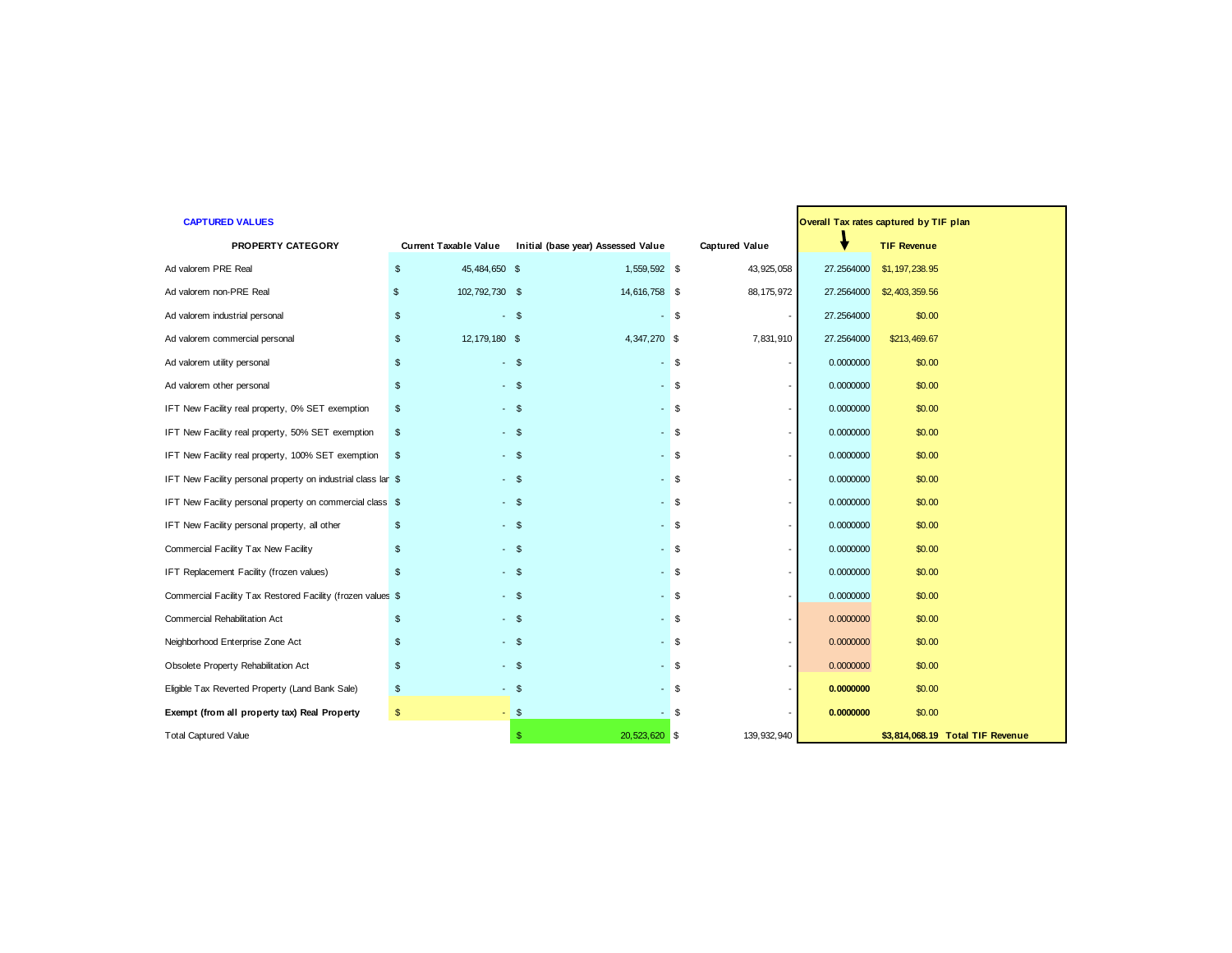| <b>CAPTURED VALUES</b>                                        |                         |                              |        |                                    |        |                       | Overall Tax rates captured by TIF plan |                    |                               |
|---------------------------------------------------------------|-------------------------|------------------------------|--------|------------------------------------|--------|-----------------------|----------------------------------------|--------------------|-------------------------------|
| PROPERTY CATEGORY                                             |                         | <b>Current Taxable Value</b> |        | Initial (base year) Assessed Value |        | <b>Captured Value</b> | v                                      | <b>TIF Revenue</b> |                               |
| Ad valorem PRE Real                                           |                         | 4,408,280 \$                 |        | 28,620 \$                          |        | 4,379,660             | 19.9015000                             | \$87,161.80        |                               |
| Ad valorem non-PRE Real                                       | \$                      |                              | $-$ \$ | $-$ \$                             |        |                       | 19.9015000                             | \$0.00             |                               |
| Ad valorem industrial personal                                | $\mathfrak{s}$          | $-$ \$                       |        | $-$ \$                             |        |                       | 19.9015000                             | \$0.00             |                               |
| Ad valorem commercial personal                                | \$                      | $3,960$ \$                   |        |                                    | $-$ \$ | 3,960                 | 19.9015000                             | \$78.81            |                               |
| Ad valorem utility personal                                   | \$                      |                              | $-$ \$ | $-$ \$                             |        |                       | 0.0000000                              | \$0.00             |                               |
| Ad valorem other personal                                     | \$                      | $-$ \$                       |        | $-$ \$                             |        |                       | 0.0000000                              | \$0.00             |                               |
| IFT New Facility real property, 0% SET exemption              | $\mathfrak{s}$          | $-$ \$                       |        |                                    | $-$ \$ |                       | 0.0000000                              | \$0.00             |                               |
| IFT New Facility real property, 50% SET exemption             | \$                      |                              | $-$ \$ | $-$ \$                             |        |                       | 0.0000000                              | \$0.00             |                               |
| IFT New Facility real property, 100% SET exemption            | $\mathbf{s}$            |                              | $-$ \$ | $-$ \$                             |        |                       | 0.0000000                              | \$0.00             |                               |
| IFT New Facility personal property on industrial class lar \$ |                         |                              | $-$ \$ |                                    | $-$ \$ |                       | 0.0000000                              | \$0.00             |                               |
| IFT New Facility personal property on commercial class \$     |                         |                              | $-$ \$ | $-$ \$                             |        |                       | 0.0000000                              | \$0.00             |                               |
| IFT New Facility personal property, all other                 | $\mathfrak{S}$          |                              | $-$ \$ |                                    | $-$ \$ |                       | 0.0000000                              | \$0.00             |                               |
| Commercial Facility Tax New Facility                          | \$                      | $-$ \$                       |        | $-$ \$                             |        |                       | 0.0000000                              | \$0.00             |                               |
| IFT Replacement Facility (frozen values)                      | $\mathfrak{L}$          |                              | $-$ \$ | $-$ \$                             |        |                       | 0.0000000                              | \$0.00             |                               |
| Commercial Facility Tax Restored Facility (frozen values \$   |                         |                              | $-$ \$ |                                    | $-$ \$ |                       | 0.0000000                              | \$0.00             |                               |
| Commercial Rehabilitation Act                                 | \$                      |                              | $-$ \$ | $-$ \$                             |        |                       | 0.0000000                              | \$0.00             |                               |
| Neighborhood Enterprise Zone Act                              | $\mathfrak{L}$          | $-$ \$                       |        | $-$ \$                             |        |                       | 0.0000000                              | \$0.00             |                               |
| Obsolete Property Rehabilitation Act                          | $\mathfrak{S}$          |                              | $-$ \$ |                                    | $-$ \$ |                       | 0.0000000                              | \$0.00             |                               |
| Eligible Tax Reverted Property (Land Bank Sale)               | $\frac{3}{2}$           |                              | $-$ \$ |                                    | $-$ \$ |                       | 0.0000000                              | \$0.00             |                               |
| Exempt (from all property tax) Real Property                  | $\sqrt[6]{\frac{1}{2}}$ |                              | $-$ \$ | $\sim$                             | -\$    |                       | 0.0000000                              | \$0.00             |                               |
| <b>Total Captured Value</b>                                   |                         |                              | -S     | 28,620 \$                          |        | 4,383,620             |                                        |                    | \$87,240.61 Total TIF Revenue |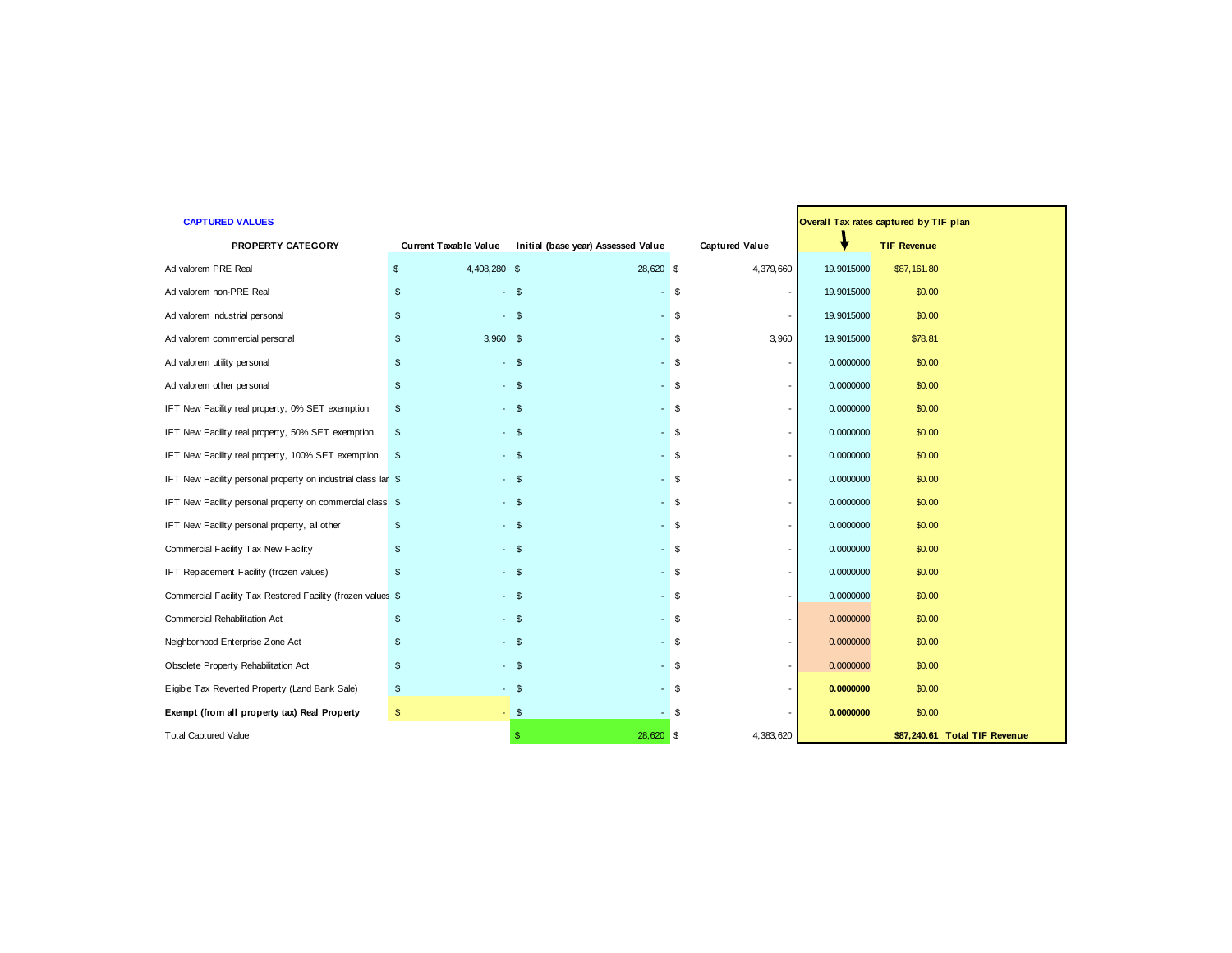| AdVal                          | D1-1980     | D1-1994   | D1-2002   | D1-2003    | D <sub>2</sub> -1988 | Total       |
|--------------------------------|-------------|-----------|-----------|------------|----------------------|-------------|
|                                |             |           |           |            |                      |             |
| Ad valorem PRE Real            | 27,916,240  | 97,660    | 2,020,130 |            | 15,450,620           | 45,484,650  |
| Ad valorem non-PRE Real        | 76,308,700  | 5,869,380 | 5,826,540 | 274,070    | 14,514,040           | 102,792,730 |
| Ad valorem industrial personal |             |           |           |            |                      |             |
| Ad valorem commercial personal | 9,975,680   | 730,890   | 1,124,580 |            | 348,030              | 12,179,180  |
| Ad valorem utility personal    |             |           |           |            |                      |             |
| Ad valorem other personal      |             |           |           |            |                      |             |
|                                | 114,200,620 | 6,697,930 | 8,971,250 | 274,070    | 30,312,690           | 160,456,560 |
|                                |             |           |           |            |                      |             |
| Ad valorem PRE Real            | 599,942     | 44,200    | 193,930   |            | 721,520              | 1,559,592   |
| Ad valorem non-PRE Real        | 7,241,518   | 3,476,300 | 2,535,160 | 200,600    | 1,163,180            | 14,616,758  |
| Ad valorem industrial personal |             |           |           |            |                      |             |
| Ad valorem commercial personal | 567,440     | 510,950   | 2,111,970 | 549,460    | 607,450              | 4,347,270   |
| Ad valorem utility personal    |             |           |           |            |                      |             |
| Ad valorem other personal      |             |           |           |            |                      |             |
|                                | 8,408,900   | 4,031,450 | 4,841,060 | 750,060    | 2,492,150            | 20,523,620  |
| Capture                        | 105,791,720 | 2,666,480 | 4,130,190 | (475, 990) | 27,820,540           | 139,932,940 |

| ACT 211.7d PILT Housing        | D1-1980   | D1-1994 | D1-2002      | D1-2003 | D2-1988 | Total     |
|--------------------------------|-----------|---------|--------------|---------|---------|-----------|
|                                |           |         |              |         |         |           |
| Ad valorem PRE Real            | 4,375,000 |         | 33,280       |         |         | 4,408,280 |
| Ad valorem non-PRE Real        |           |         |              |         |         |           |
| Ad valorem industrial personal |           |         |              |         |         |           |
| Ad valorem commercial personal | 3,960     |         |              |         |         | 3,960     |
| Ad valorem utility personal    |           |         |              |         |         |           |
| Ad valorem other personal      |           |         |              |         |         |           |
|                                | 4,378,960 |         | 33,280       |         |         | 4,412,240 |
|                                |           |         |              |         |         |           |
| Ad valorem PRE Real            |           |         | 28,620       |         |         | 28,620    |
| Ad valorem non-PRE Real        |           |         |              |         |         |           |
| Ad valorem industrial personal |           |         |              |         |         |           |
| Ad valorem commercial personal |           |         |              |         |         |           |
| Ad valorem utility personal    |           |         |              |         |         |           |
| Ad valorem other personal      |           |         |              |         |         |           |
|                                |           |         | 28,620       |         |         | 28,620    |
| Capture                        | 4,378,960 |         | 4,660        |         |         | 4,383,620 |
|                                |           |         |              |         |         |           |
|                                |           |         | 3,814,068.19 |         |         |           |
|                                |           |         | 87,240.61    |         |         |           |
|                                |           |         | 3,901,308.80 |         |         |           |
|                                |           |         | 3,894,333.31 |         |         |           |
|                                |           |         | 6,975.49     |         |         |           |